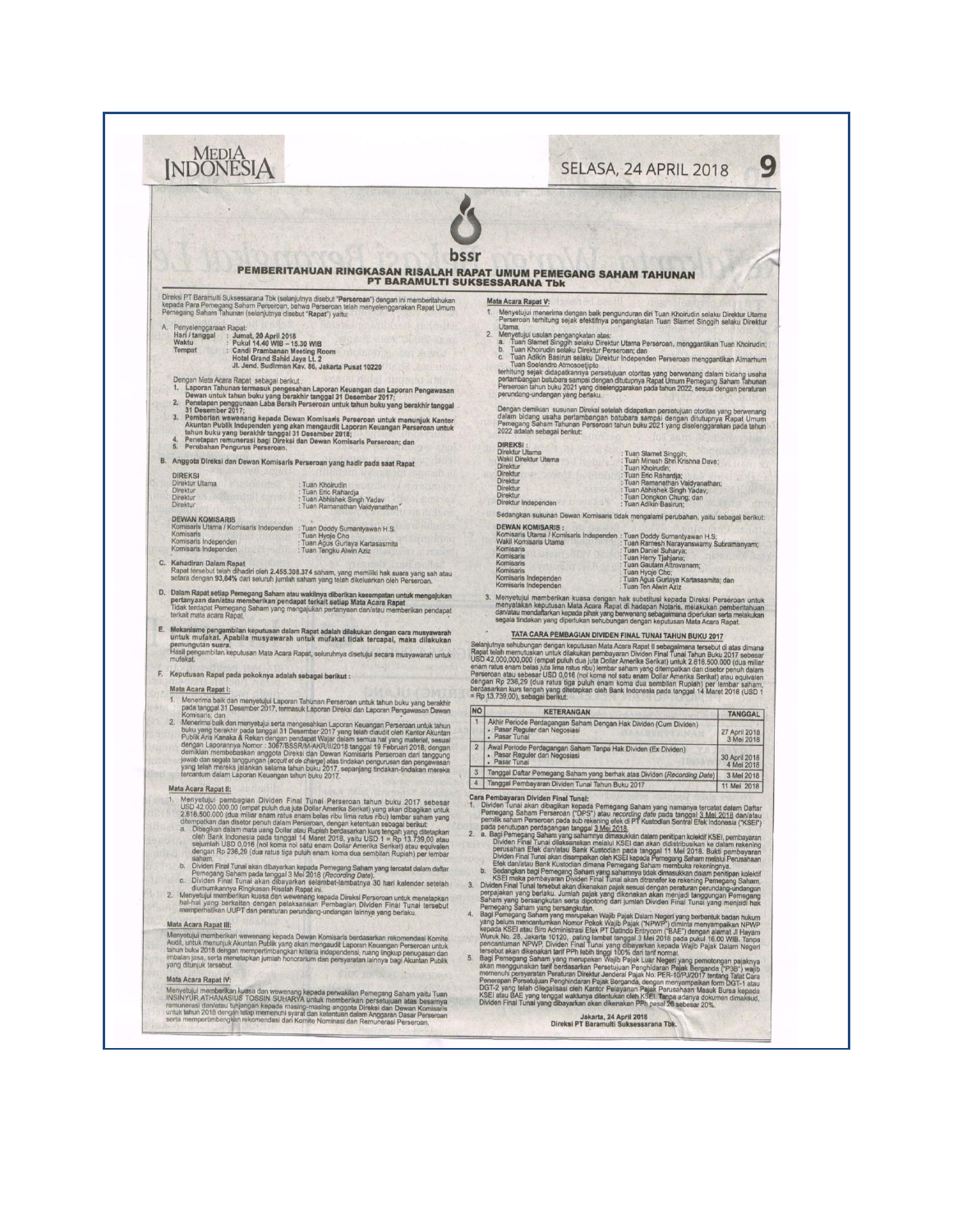| <b>Unofficial Translation</b>                                                                                             |  |  |  |  |
|---------------------------------------------------------------------------------------------------------------------------|--|--|--|--|
|                                                                                                                           |  |  |  |  |
|                                                                                                                           |  |  |  |  |
|                                                                                                                           |  |  |  |  |
| ANNOUNCEMENT SUMMARY OF MINUTES OF<br>THE ANNUAL GENERAL MEETING OF SHAREHOLDERS                                          |  |  |  |  |
| The Board of Directors of PT BARAMULTI SUKSESSARANA Tbk (the "Company") hereby announces to the Shareholders of the       |  |  |  |  |
| Company, that the Company has convened the Annual General Meeting of Shareholders (the "Meeting"), as follows:            |  |  |  |  |
| A. The Meeting                                                                                                            |  |  |  |  |
| Day/Date : Tuesday, 20 April 2018                                                                                         |  |  |  |  |
| Time<br>: 2.40pm - 3.30pm Indonesian Western Time                                                                         |  |  |  |  |
| : Candi Prambanan Meeting Room<br>Venue                                                                                   |  |  |  |  |
| Hotel Grand Sahid Jaya 2 <sup>nd</sup> Floor                                                                              |  |  |  |  |
| Jl. Jend. Sudirman Kav. 86, Central Jakarta 10220                                                                         |  |  |  |  |
| With the following Agenda:                                                                                                |  |  |  |  |
| The Company's Annual Report including the Company's Financial Statements and the Board of Commissioners'<br>1.            |  |  |  |  |
| Supervisory Report for the Financial Year which ended on 31 December 2017;                                                |  |  |  |  |
| The utilization of the Company's net profit for the Financial Year which ended on 31 December 2017;<br>2.                 |  |  |  |  |
| 3.<br>The delegation of authorization to the Board of Commissioners, to appoint independent Public Accountant, who will   |  |  |  |  |
| audit the Company's financial statement for the Financial Year ending 31 December 2018;                                   |  |  |  |  |
| The determination of the remuneration for the Company's Board of Directors and Board of Commissioners; and<br>4.          |  |  |  |  |
| The changes of the Company's management.<br>5.                                                                            |  |  |  |  |
| B. Attendance of the Company's Board of Directors and Board of Commissioners in the Meeting                               |  |  |  |  |
| <b>BOARD OF DIRECTORS:</b>                                                                                                |  |  |  |  |
| <b>President Director:</b><br>Mr. Khoirudin                                                                               |  |  |  |  |
| Director:<br>Mr. Eric Rahardja                                                                                            |  |  |  |  |
|                                                                                                                           |  |  |  |  |
| Mr. Abhishek Singh Yadav<br>Director:                                                                                     |  |  |  |  |
| Mr. Ramanathan Vaidyanathan<br>Director:                                                                                  |  |  |  |  |
| <b>BOARD OF COMMISSIONERS:</b>                                                                                            |  |  |  |  |
| President Commissioner /                                                                                                  |  |  |  |  |
| Independent Commissioner:<br>Mr. Doddy Sumantyawan H.S.                                                                   |  |  |  |  |
| Commissioner:<br>Mr. Hyoje Cho                                                                                            |  |  |  |  |
| Independent Commissioner:<br>Mr. Agus Gurlaya Kartasasmita                                                                |  |  |  |  |
| Independent Commissioner:<br>Mr. Tengku Alwin Aziz                                                                        |  |  |  |  |
| <b>Presence of a Quorum</b><br>C.                                                                                         |  |  |  |  |
| The Meeting was attended by the holder of 2.455.308.374 shares, who has valid voting rights or in equivalent to 93,84% of |  |  |  |  |
| the total shares with valid voting right issued by the Company.                                                           |  |  |  |  |

**D. For each of the Agenda discussed in the Meeting, the Company always provided a session for Shareholders to raise their**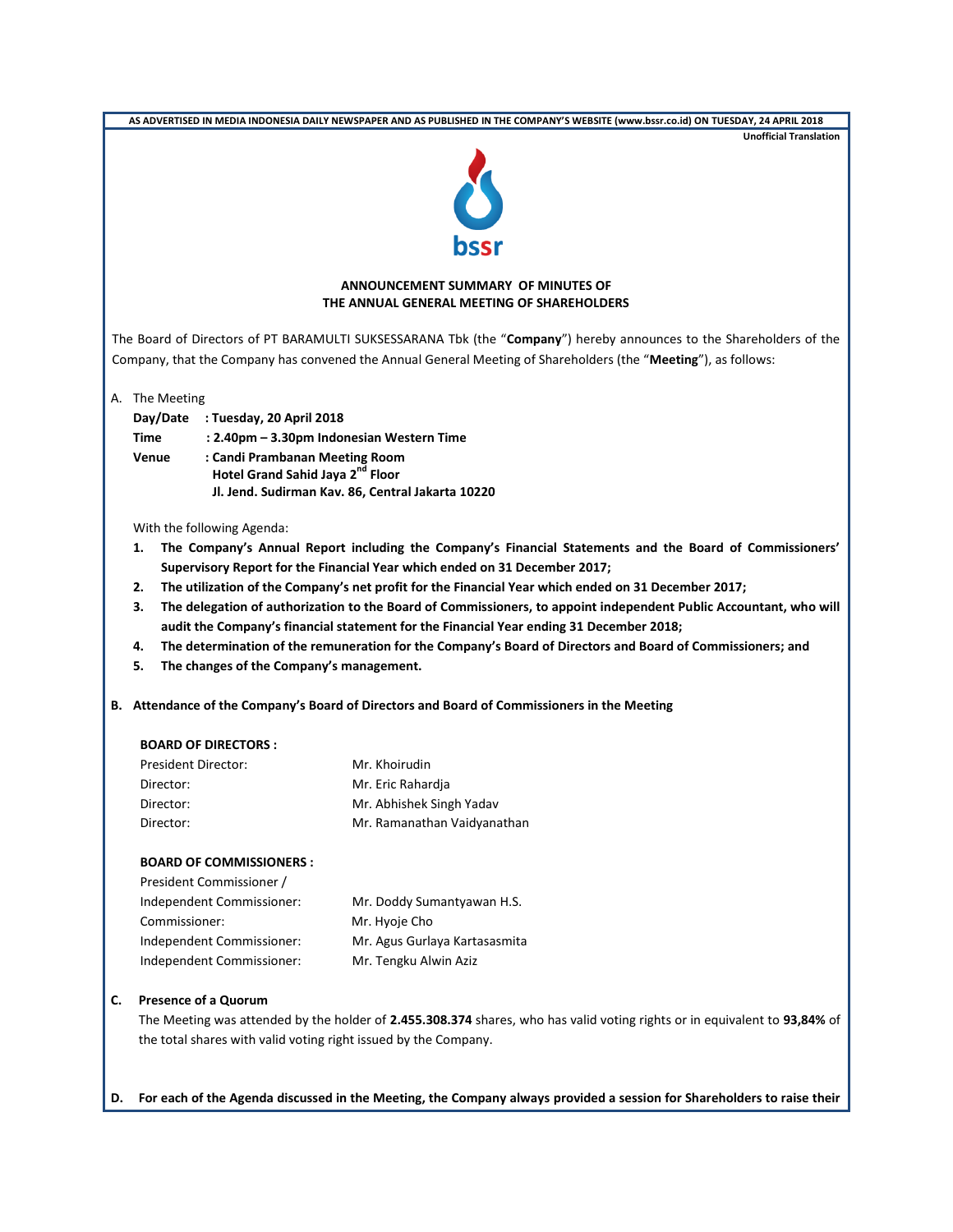#### **questios and/or suggestions**

There were no Shareholders who raised questions and/or suggestions for the entire Agenda of the Meeting.

**E. The mechanism to reach a resolution in the Meeting was based on deliberations for a consensus. If a consensus are not reached, the resolution shall be made based on voting mechanism**

The resolutions for the entire Agenda of the Meeting were based on deliberations for a consensus.

#### **F. The Resolutions of the Meeting were as follows:**

## **The First Agenda:**

- 1. Accepted and approved the Company's Annual Report including the Board of Directors' Report and the Board of Commissioners' Supervisory Report for the financial year ending 31 December 2017; and
- 2. Accepted, approved and ratified the Financial Statement of the Company for the financial year ending 31 December 2017, which was audited by Registered Public Accountant (Kantor Akuntan Publik) Aria Kanaka & Rekan as in its Report No: 3067/BSSR/M-AKR/II/2018 dated 19 February 2018 with an opinion of fair on all material respects, therefore granted full release and discharge *(acquit et de charge)* to all members of the Board of Directors and Board of Commissioner for their management duties supervisory duties during the 2017 financial year, provided that the actions were covered in the Financial Statement of the Company for the financial year ending 31 December 2017.

### **The Second Agenda:**

- 1. Approved the distribution of Final Cash Dividend for the financial year 2017 in the amount of USD 42,000,000.00 (forty two million US Dollar) which will distributed to 2.616.500.000 (two billion six hundred and sixteen million five hundred thousand) shares issued and paid-up in full by the Company, with the provisions as follows:
	- a. Will be distributed in Dollar or Rupiah based on the middle rate specified by Bank Indonesia on 14 March 2018, namely USD 1 = Rp 13.739,00 or in the amount of USD 0,016 (zero point zero one six US Dollar) or equivalent with Rp 236,29 (two hundred and thirty six point two nine Rupiah) per share.
	- b. Interim Dividend will be paid to the Shareholders whose names are registered in the Company's Register of Shareholders on 3 May 2018.
	- c. Interim Dividend will be paid at the latest 30 (thirty) days after the announcement of Summary of Minutes of the Extraordinary General Meeting Of Shareholders**.**
- 2. To give authorization to the Board of Directors to determine any matters related to the implementation of Cash Final Dividend payment in accordance with the prevailing laws and regulations.

#### **The Third Agenda:**

Approved the delegation of authorization to the Company's Board of Commissioners to appoint an independent Public Accountant, in order to perform the audit for the Company's Financial Statement for the financial year ending 31 December 2018, with the determination of the independence criteria, the scope of assignment and service compensation, as well as fee amount and other conditions for such appointment.

#### **The Fourth Agenda:**

Approved the authorization to the representative of the shareholders, Mr. INSINYUR ATHANASIUS TOSSIN SUHARYA, to approve the amount of remuneration and/or allowances for respective members of the Board of Commissioners and Board of Directors for the year 2018, subject to the terms and conditions in the Company's Article of Associations, and also considering a recommendation from the Nomination and Remuneration Committee.

#### **The Fifth Agenda:**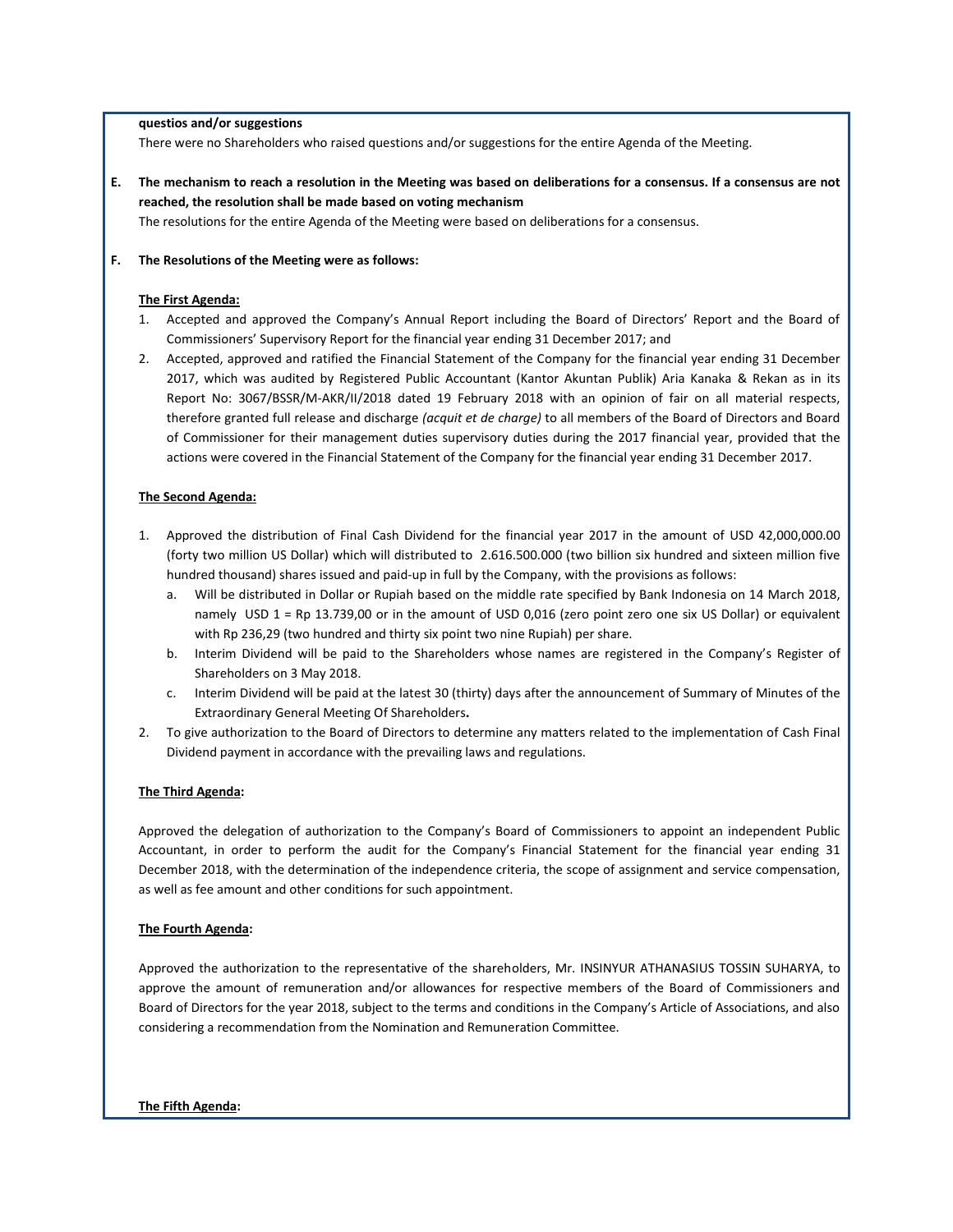- 1. Approved the resignation of Mr. Khoirudin from his position as the President Director as of the appointment of Mr. Slamet singgih as a President Director is effective.
- 2. Approved the proposals on the appointment of:
	- a. Mr. Slamet Singgih as the President Director of the Company, replacing Mr. Khoirudin;
	- b. Mr. Khoirudin as the Director of the Company; and

c. Mr. Adikin Basirun as the Independent Director of the Company, replacing the late Mr. Soelendro Atmosoetjipto effective as of the approval of the competent authority in the field of coal mining until the closing of the Annual General Meeting Shareholder for the Financial Year 2021 which will be held in 2022, as per the prevailing laws and regulations;

Therefore, the composition of the Company's Board of Directors after gained the approval of the the competent authority in the field of coal mining as of the closing of the Meeting until the closing of the Annual General Meeting Shareholder for the Financial Year 2021 which will be held in 2022, shall be:

**BOARD OF DIRECTORS :**

| <b>President Director:</b> | Mr. Slamet Singgih;           |  |
|----------------------------|-------------------------------|--|
| Vice President Director:   | Mr. Minesh Shri Krishna Dave; |  |
| Director:                  | Mr. Khoirudin                 |  |
| Director:                  | Mr. Eric Rahardja;            |  |
| Director:                  | Mr. Ramanathan Vaidyanathan;  |  |
| Director:                  | Mr. Abhishek Singh Yadav;     |  |
| Director:                  | Mr. Dongkon Chung; and        |  |
| Independent Director:      | Mr. Adikin Basirun            |  |

While the composition of the Board of Commissioners have not changed, are as follow:

# **BOARD OF COMMISSIONERS :**

| President Commissioner /     |                                              |
|------------------------------|----------------------------------------------|
| Independent Commissioner:    | Mr. Doddy Sumantyawan Hadidojo Soedaryo, SH; |
| Vice President Commissioner: | Mr. Ramesh Narayanswamy Subramanyam;         |
| Commissioner:                | Mr. Daniel Suharya;                          |
| Commissioner:                | Mr. Herry Tjahjana;                          |
| Commissioner:                | Mr. Gautam Attravanam;                       |
| Commissioner:                | Mr. Hyoje Cho;                               |
| Independent Commissioner:    | Mr. Agus Gurlaya Kartasasmita; and           |
| Independent Commissioner:    | Mr. Tengku Alwin Aziz                        |
|                              |                                              |

3. Approved the authorization, with substitute rights, to the Board of Directors of the Company to reinstate the Resolution of this Agenda before the notary, to notify and/or to register to the authorized institutions, as required, and to perform any necessary actions in relation with the resolution of this Agenda.

## **PROCEDURE FOR THE DISTRIBUTION OF FINAL CASH DIVIDEND FOR YEAR 2017**

Referring to the Second Agenda as mentioned above, where the Meeting decided to distribute the Final Cash Dividend for the current financiall year of 2017, in the amount of USD 42,000,000 (forty two milion US Dollar) for 2.616.500.000 (two billion six hundred and sixteen million five hundred thousand) issued and paid up shares of the Company or in the amount of USD 0,016 (zero point zero one six US Dollar) or equivalent with Rp 220,538123 (two hundred and twenty point five three eight one two three Rupiah) per share, based on the middle exchanged currency rate as determined by Bank Indonesia on 14 March 2018 (USD 1 = Rp13.739,-), as follow: